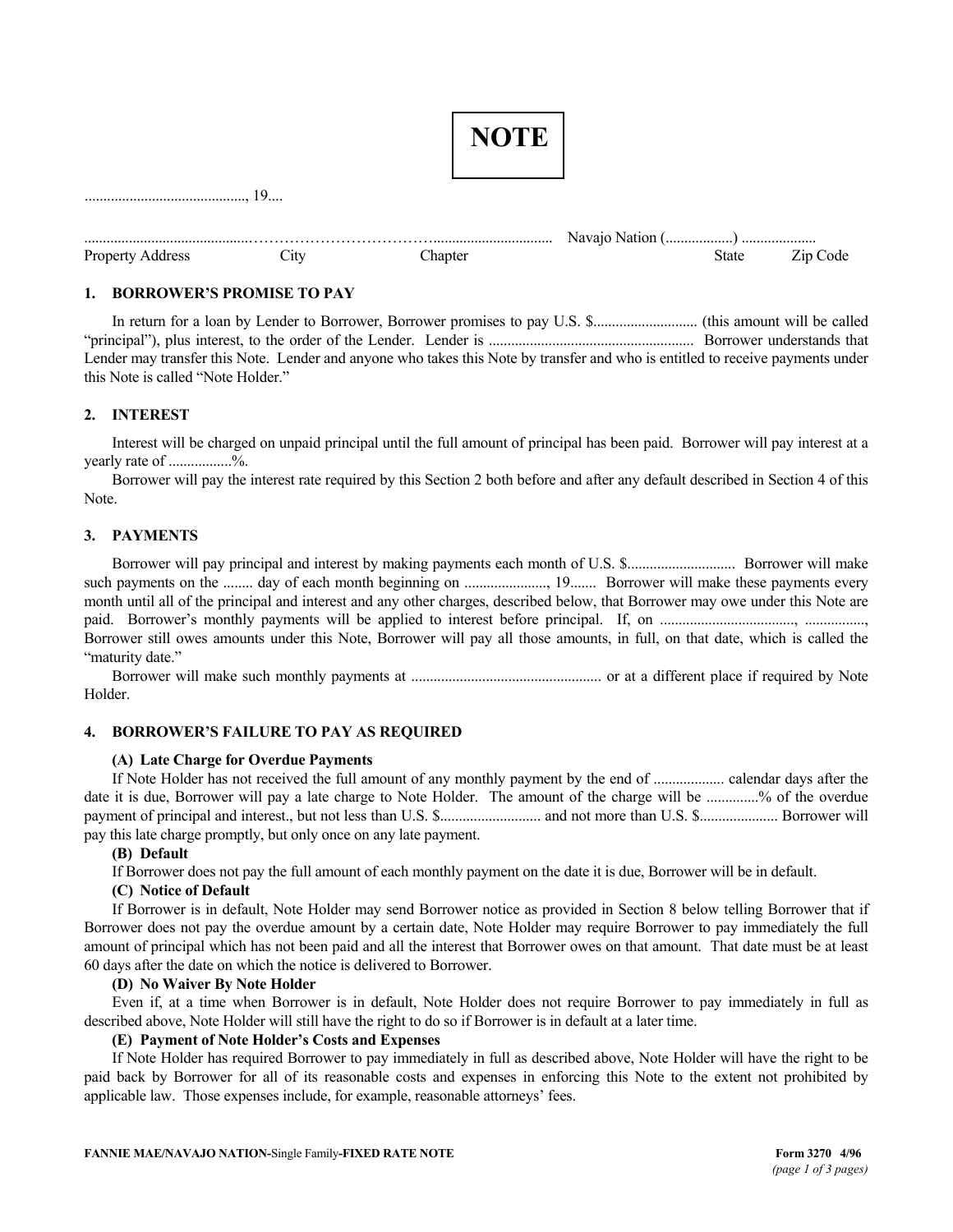### **5. THIS NOTE SECURED BY A MORTGAGE**

In addition to the protections given to Note Holder under this Note, a Mortgage of even date herewith protects Note Holder from possible losses which might result if Borrower does not keep the promises made in this Note. That Mortgage describes how and under what conditions Borrower may be required to make immediate payment in full of all amounts that Borrower owes under this Note.

### **6. BORROWER'S RIGHT TO PREPAY**

Borrower has the right to make payments of principal at any time before they are due. A payment of principal only is known as a "prepayment." When Borrower make a prepayment, Borrower will tell Note Holder in writing that Borrower is doing so. A prepayment of all of the unpaid principal is known as a "full prepayment." A prepayment of only part of the unpaid principal is known as a "partial prepayment."

Borrower may make a full prepayment or a partial prepayment without any penalty. Note Holder will use all of Borrower's prepayments to reduce the amount of principal that Borrower owes under this Note. If Borrower makes a partial prepayment, there will be no changes in the due dates or changes in the amounts of Borrower's monthly payment unless Note Holder agrees in writing to those changes. Borrower may make a full prepayment at any time. If Borrower chooses to make a partial prepayment, Note Holder may require Borrower to make the prepayment on the same day that one of the monthly payments is due.

### **7. WAIVERS**

Borrower waives his or her rights to require Note Holder to do certain things. Those things are: (A) to demand payment of amounts due (known as "presentment"); (B) to give notice that amounts due have not been paid (known as "notice of dishonor"). Anyone else who agrees to keep the promises made in this Note, or who agrees to make payments to Note Holder if Borrower fails to keep his or her promises under this Note, or who signs this Note to transfer it to someone else also waives these rights. These persons may include "guarantors, sureties and endorsers."

### **8. GIVING OF NOTICES**

Any notice to Borrower provided for in this Note shall be in writing and shall be delivered personally to Borrower, unless Borrower elects to receive notice only by certified mail, return receipt requested, to the mailing address designated herein, by checking box (a) below. If Borrower does not elect to receive notice only by certified mail, Borrower may require that personal delivery of written notice be accompanied by an oral Navajo language translation, by checking box (b) below. In addition, regardless of whether written notice upon Borrower is to be made by personal delivery or by certified mail, Borrower may require that written notice also be given to a debt counseling entity and/or to another person and/or entity, by certified mail, return receipt requested, to the mailing address(es) designated herein, by checking box(es) (c) and/or (d) below. [Check applicable box(es).]

| a.           | Only by certified mail, return receipt requested                          |
|--------------|---------------------------------------------------------------------------|
| $b.$         | Written personal delivery accompanied by oral Navajo language translation |
| $c_{\ldots}$ | Notice to the debt counseling entity selected by Borrower:                |
|              |                                                                           |
|              |                                                                           |
|              |                                                                           |
|              |                                                                           |
|              |                                                                           |
|              |                                                                           |
|              |                                                                           |
|              |                                                                           |
|              |                                                                           |
|              |                                                                           |

Notice by personal delivery shall be **deemed to have been received** on the date delivered with proof of delivery thereof. Notice by certified mail shall be **deemed to have been received** on the date shown on the return receipt received by Note

**FANNIE MAE/NAVAJO NATION-Single Family-FIXED RATE NOTE** FOR THE FORM 3270 4/96